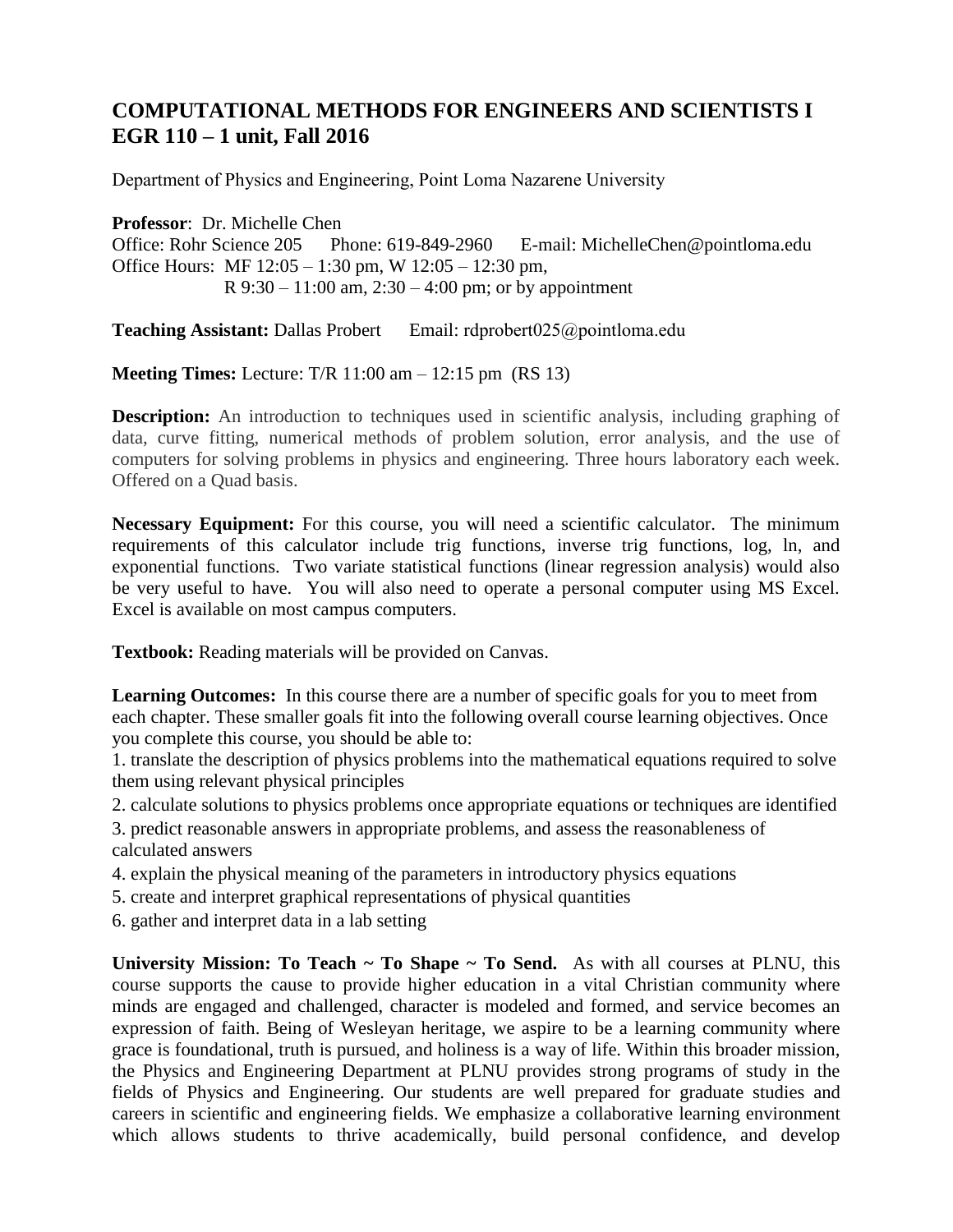interpersonal skills. We provide a Christian environment for students to learn values and judgment, and pursue integration of modern scientific knowledge and Christian faith.

**Department Mission:** Within this broader mission, the Physics and Engineering Department at PLNU provides strong programs of study in the fields of Physics and Engineering. Our students are well prepared for graduate studies and careers in scientific and engineering fields. We emphasize a collaborative learning environment which allows students to thrive academically, build personal confidence, and develop interpersonal skills. We provide a Christian environment for students to learn values and judgment, and pursue integration of modern scientific knowledge and Christian faith.

**Attendance and Participation**: Attendance is expected at each class session. In the event of an absence you are responsible for the material covered in class and the assignments given that day. Regular and punctual attendance at all classes is considered essential to optimum academic achievement. If the student is absent from more than 10 percent of class meetings, the faculty member can file a written report which may result in de-enrollment. If the absences exceed 20 percent, the student may be de-enrolled without notice until the university drop date or, after that date, receive the appropriate grade for their work and participation. See Academic Policies in the Undergraduate Academic Catalog. See

http://catalog.pointloma.edu/content.php?catoid=24&navoid=1581#Class Attendance in the Undergraduate Academic Catalog.

**Academic Honesty**: Students should demonstrate academic honesty by doing original work and by giving appropriate credit to the ideas of others. Academic dishonesty is the act of presenting information, ideas, and/or concepts as one's own when in reality they are the results of another person's creativity and effort. A faculty member who believes a situation involving academic dishonesty has been detected may assign a failing grade for that assignment or examination, or, depending on the seriousness of the offense, for the course. Faculty should follow and students may appeal using the procedure in the university Catalog. See http://catalog.pointloma.edu/content.php?catoid=24&navoid=1581#Academic Honesty

for definitions of kinds of academic dishonesty and for further policy information.

**Academic Accommodations**: If you have a diagnosed disability, please contact PLNU's Disability Resource Center (DRC) within the first two weeks of class to demonstrate need and to register for accommodation by phone at 619-849-2486 or by e-mail at [DRC@pointloma.edu.](mailto:DRC@pointloma.edu) See Disability Resource Center for additional information. For more details see the PLNU catalog. Students with learning disabilities who may need accommodations should discuss options with the instructor during the first two weeks of class. For more details see the PLNU catalog:http://catalog.pointloma.edu/content.php?catoid=24&navoid=1581#AcademicAcco mmodations

**Class Enrollment:** It is the student's responsibility to maintain his/her class schedule. Should the need arise to drop this course (personal emergencies, poor performance, etc.), the student has the responsibility to follow through (provided the drop date meets the stated calendar deadline established by the university), not the instructor. Simply ceasing to attend this course or failing to follow through to arrange for a change of registration (drop/add) may easily result in a grade of F on the official transcript.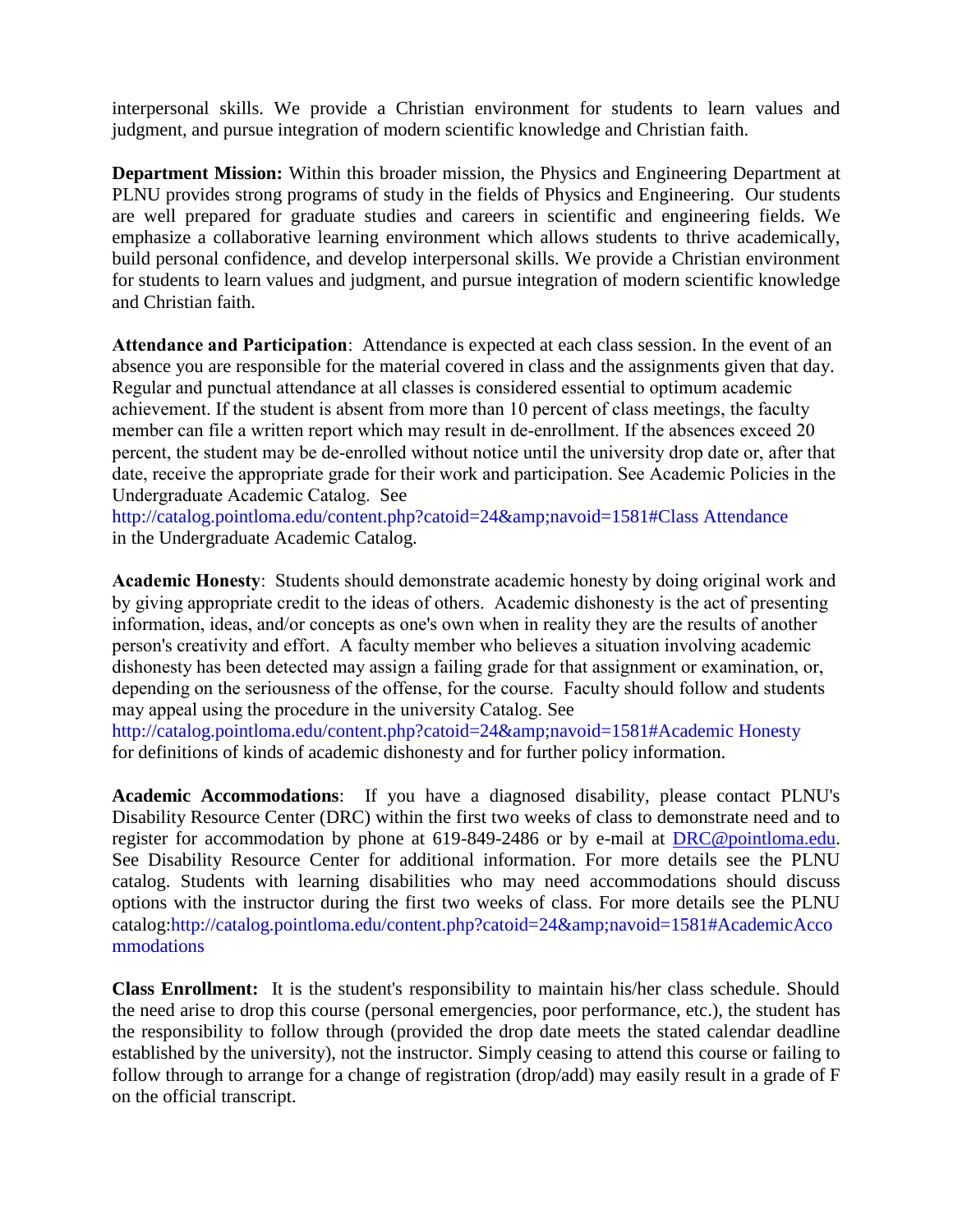**Credit Hour:** In the interest of providing sufficient time to accomplish the stated course learning outcomes, this class meets the PLNU credit hour policy for a 1 unit class delivered over 8 weeks. Specific details about how the class meets the credit hour requirements can be provided upon request.

**Homework:** Homework is due roughly each lecture. Homework is worth 40% of your final grade. Practicing working problems is critical to your success in the class, and completing this practice on time is important. Late work receives a 10% reduction in possible value per day.

**Exams:** There are two in-class quizzes; each is worth 15% of your grade. There is also a comprehensive final exam on the last day of quad 1 class. Exams are to be taken at the time indicated in the syllabus unless other arrangements are made in advance with the professor for some unavoidable circumstance, and otherwise cannot be made up. One must take all the exams in order to pass the class.

**Final Exam:** The final exam date and time is set by the university at the beginning of the semester and may not be changed by the instructor. This schedule can be found on the university website and in the course calendar. No requests for early examinations will be approved. Only in the case that a student is required to take three exams during the same day of finals week, is an instructor authorized to consider changing the exam date and time for that particular student.

**Copyright Protected Materials:** Point Loma Nazarene University, as a non-profit educational institution, is entitled by law to use materials protected by the US Copyright Act for classroom education. Any use of those materials outside the class may violate the law.

**Quiz and Final Exam:** There will be three closed-book quizzes given in class and a comprehensive final exam at the last day of class. You must take ALL the quizzes and exam to pass the class.

> **Component Weight** Homework / In-class Problems  $\parallel$  40 % Quiz 30 % Final Exam 30 %

**Final Grade:** The points you receive during the course are weighted accordingly:

The grade you earn in this course is based on the following scale:

| A       |       | $B+$     | B     |        | $\mathsf{C}^+$ | ◡           | $\mathsf{C}^-$ | $D+$     |        | D-     |
|---------|-------|----------|-------|--------|----------------|-------------|----------------|----------|--------|--------|
| $100 -$ | $92-$ | $89.5 -$ | $87-$ | $82 -$ | $79.5 -$       | 77<br>, , . | $72-$          | $69.5 -$ | $67 -$ | $62 -$ |
| 92      | 89.5  | 87       | 82    | 79.5   | 77             | 70<br>12    | 69.5           | 67       | 62     | 59.5   |

## **Course Schedule**

| September 1 | Introduction / Graphing (Chapter 1)    |
|-------------|----------------------------------------|
| September 6 | Excel                                  |
| September 8 | <b>Empirical Equations (Chapter 2)</b> |